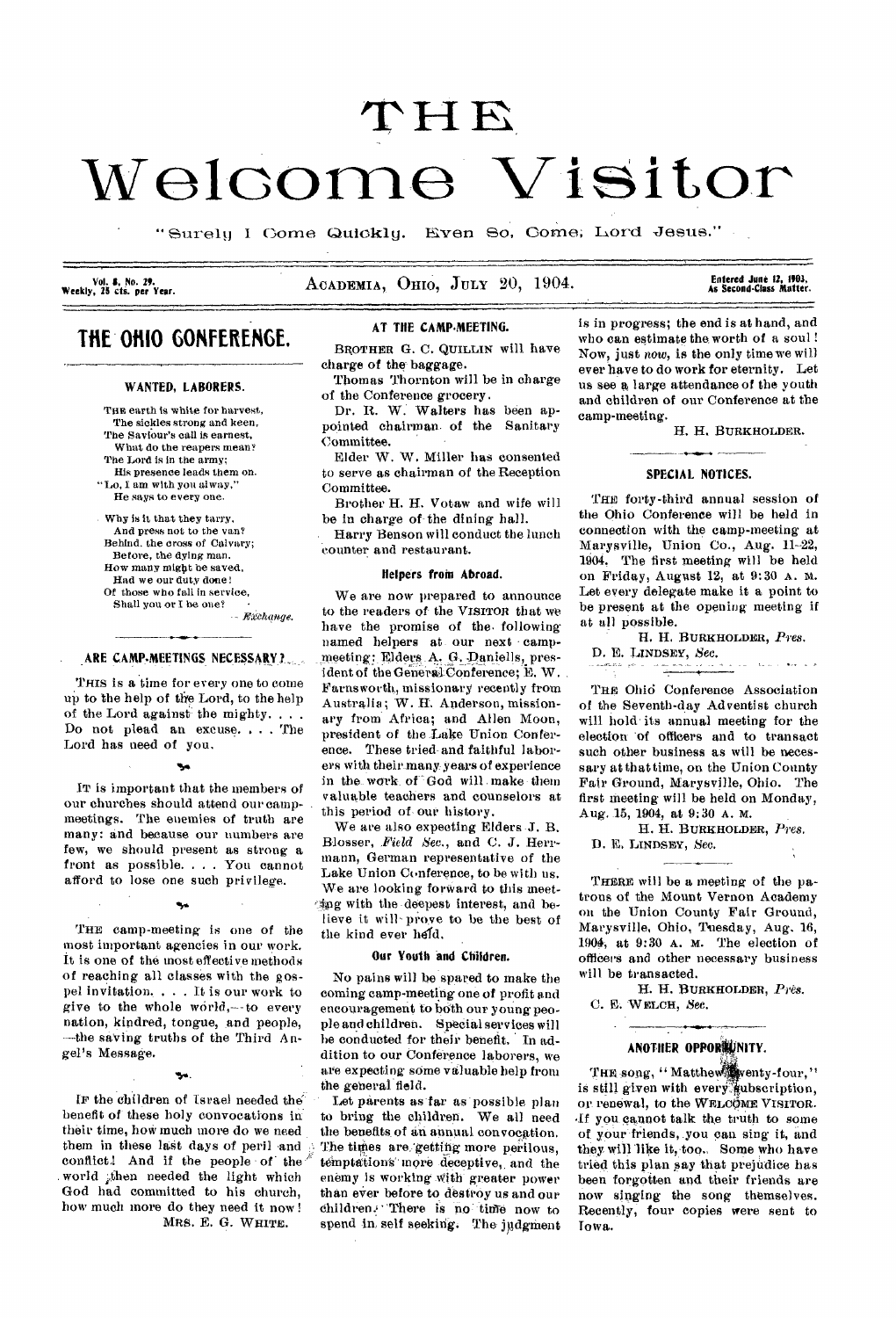## **FROM THE WORKERS.**

## Witmington.

SABBATH, July 9, I 'spent with the church at Wilmington. The forenoon was spent in carrying out a well arranged program for a local Sabbath-schoolconvention. Nearlyevery member of the school took part in the exercises, and the way each one acted his part showed that his heart was in the work. I was pleased with the earnestness manifested by the youth and children. If more such meetings were held there would be less lagging of real interest in the Sabbathschool work.

At two o'clock another meeting was held at which a deacon and deaconess were set apart, by prayer and laying on of hands, to serve the church. After this all members of the church present, with others who had come in to spend the day with us, engaged in a hearty celebration of the ordinances of the Lord's house. The service was 'one of spiritual strength to us all. We believe if the members of the Wilmington church will do justly, love mercy, and walk humbly with their God, others will soon be added to their numbers.

H. H. BURKHOLDER.

## South Lebanon.

ON Sunday we had the privilege of meeting and spending the day with Brethren Thurber and Gibson, who are conducting a tent effort in this village. By request of the brethren, we spoke to the people at 3 P. M. and found them ready to listen to the Message God has for the world to-day. Elder W. W. Miller. came up from Cincinnati and spoke in the evening. The principle points of the Message have been presented and the people seem to be seriously considering their duty to obey. The critical period in this series of meetings has now been reached, and if Brethren Thurber and Gibson will now unite with their public efforts earnest personal work, in this way coming into closer touch with the hearts of the people, good results will surely follow. One sister has'already decided to obey and kept last Sabbath. Others confessed that they, were distressed and troubled for not doing likewise. Satan will not let a single soul step out on. he Lord's side to obey his commandments, receive, his seal and approval without a personal encounter. This fact makes it necessary for the servants of God toclosely watch for opportunities to lend, needed assistance to those who are trembling in the balances and almost ready to fall. I enjoyed my visit with these brethren and join, with them inpraying for the future success of the effort they are now putting forth to establish the Third Angel's Message at South Lebanon.

Rows.

H. H. BURKHOLDER.

be able to stand against the wiles of the enemy, and that others may have the courage to obey their convictions. M. C. KIRKENDALL,

W. E. BIDWELL.

We ask an interest in your prayers for the brethren at Rows that they may

WELCOME VISITOR: A few months

## **Cygnet.**

## I WILL take this opportunity to let the-patrons of the VISITOR know how the work is-going at this place.. You no doubt remember this to be the place where a large effort was put forth last winter by the Lutheran minister of this place to destroy the influence of the work which had been done in the fall before. So we thought best to put up our tent again and answer the objections that were made against our positions on the Sabbath question and let the people know, if possible, that we are not heretics, antichrists, rebels or anarchists as they said' we were. have passed since my last report from this place appeared in your columns.

Accordingly Brother Bidwell and I were sent here. But the Lutheran minister seemed to understand that the positions taken against us would notbear investigation, and he preached the stay-away doctrine and sent letters through the mail to a great many., telling them not to attend the meetings. A great many falsehoods have been circulated to prejudice the people against us and keep them away from the tent. Lutheranism has been the ruling element in this vicinity for a number of years, and any one who dared to oppose it was put on the black list at once. Hence you can see the majority would be afraid to have it known that they were attending the meetings up at the tent.

However, there are some few who dare to follow their own conscience and stand up-for their rights against all the bitter opposition that is brought to bear against them. By this yof understand that our attendance has been very small, but we have had some. excellent meetings in which the Lord has drawn very near to us and made known his protecting care. One eve, ning I was announcing the second hymn, which was No. 141 in "Christ in Song "-(please read it), when'some boys who\_ seemed to - be *angry* because we were here threw stones at the tent thinking to scare us, but the way they ran proved that they were scared more than we were.

We are not able at this time to say just what the outcome of the meeting will be, but those who have taken their stand have been-greatly strengthened and quite a few others are interested and acknowledge the Message to be true.

During this lapse of time, I have continued my efforts to advance the cause of the Master in the canvassing field. The Lord has added his blessing to these efforts and has given a good de. gree of success in the work. But success in this line is attained only by persevering effort, by much hard work, by enduring hardships, by patiently bearing trials. To the humble coworker with Christ, it is a comfort and strength to know that God will, and *does,* bless 'the self-sacrificing efforts that he puts forth, and to remember the promise that he has made, "Lo, I . am with you alway, even unto the end of the world."

I could relate many precious experiences that I have had while laboring in this field. While delivering some books not long ago, one lady asked,," What denomination do these books represent?" "The Adventist," I answered promptly, 1 continued, "Perhaps you may know they believe that the whole Bible was given for our instruction and guidance. They think the prophecies are for us to understand as well as the other portions of the Word." "Well," she said, "it does seem that the prophecies are nearly all fulfilled." "I think so," I said, and then mentioned some that are now in process of fulfilment. She then asked several questions on other points, which I answered briefly. This is only one case in many that I have found in evidence of the good that is done by the canvassing work. Where our books are bought and read, the -people are enlightened in regard to the teaching of the Word.' The books exert a molding influence upon their religious belief.

I have formed many pleasant acquaintances in this field, and many homes are open and invitations standing for my return. I am now at Dowling in company with Elders Fairchild and-Gaede. I am canvassing in connection with the tent meeting which<br>they are holding. J.O. YOUNG. they are holding.

WE are well and of good courage in the-work. We are having a good interest and great liberty in present-<br>ing the truth. G. P. GAEDE. G. P. GAEDE.

Sidney.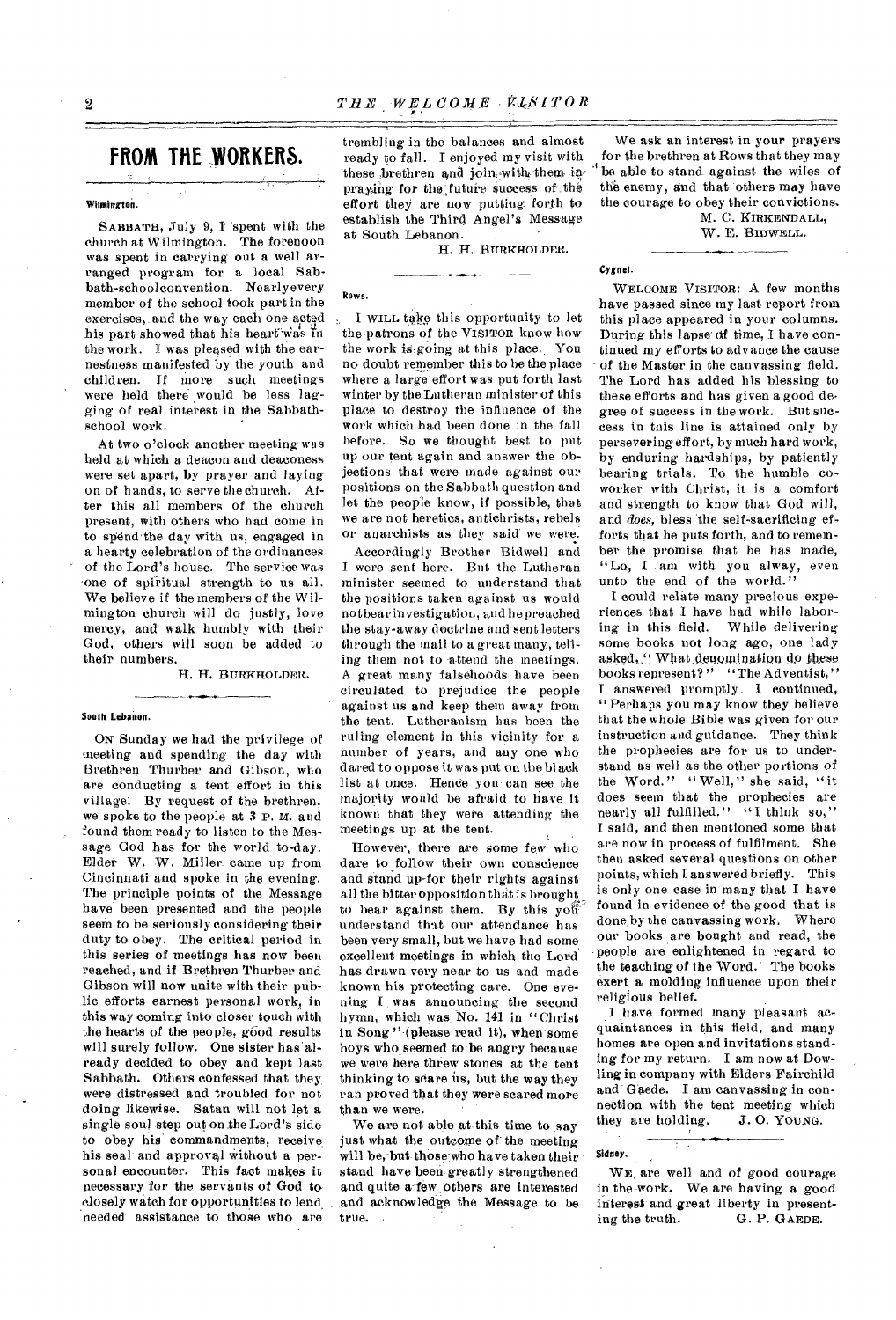## SPEGIAL.

## **LOVE FOR THE ERRING.**

THE admonition of the True Witness to the Sardis church is: "Thou hast a name that thou livest, and art dead. Be watchful, and strengthen the things which remain, that are ready to die; for I have not found thy works perfect before God. Remember, therefore, how thou bast received and heard, and hold fast, and repent." The sin specially charged against this church is that they have not strengthened the things that remain, 'that are ready to die. Does this warning apply to us ? Let us individually examine our hearts in the light of God's word, and let our first work be to set our hearts in order by the help of Christ.

## **What Shall the Answer Be?**

God has done his part in the work for the salvation of men, and now he calls for the co-operation of the church. There are the blood of Christ, the word of truth, the Holy Spirit on the one hand, and there are the perishing souls on the other. Every follower of Christ has a part to act to bring men to accept the blessings heaven has provided. Let us closely examine ourselves, and see if we have done this work. Let us question our motives, and every action of our lives. Are there not many unpleasant pictures hanging in memory's halls? Often have you needed the forgiveness of Jesus. You have been constantly dependent. upon his compassion and love. Yet have you not failed to manifest toward others the spirit which Christ has exercised toward you? Have you felt a burden for the one whom you saw venturing into forbidden paths? Have you kindly admonished him? Have you wept for him, and prayed with him and for him? Have you shown by words of tenderness and kindly acts that you love him, and desire to save him? As you have associated with those who were faltering and staggering under the load of their own infirmities of disposition and faulty, habits, have you left them to fight the battles alone, when you might have given them help? Have you not passed these tempted ones by on the other side, while the world has stood ready to give them sympathy, and to allure them into Satan's nets? Have you not, like Cain, been ready to say, " Am I my brother's keeper?" How must the great Read of the church regard the work of your life ? How does he to whom every soul is precious, as

the purchase of his blood, look upon your indifference to those who stray from the right path ? Are you not afraid that he will leave you just as **you leave them?** Be sure that he who is **the true** Watchman of the Lord's house has marked every neglect.

## **Win It Back.**

Have not Christ and his love been shut out from your life until a mechanical form has taken the place of heart service? Where is the kindling of soul you once felt at the mention of the name of Jesus? In the freshness of your early dedication, how fervent was your love for souls! How earnestly you sought to represent to them the Saviour's love! The absence of that love has made you cold, critical, exacting. Seek to win it back, and then labor to bring souls to Christ. If you refuse to do this, others who have had less light and experience and fewer opportunities, will come up and take your place, and do that which you have neglected; for the work must be done to save the tempted, the tried, the perishing. Christ offers the service to his church; who will accept it?

God has not been unmindful of the good deeds, the self-denying acts of the church in the past. All are registered on high. But these are not enough. These will not save the church when she ceases to fulfil her mission. Unless the cruel neglect and indifference manifested in the past shall cease, the church, instead of going from strength to strength, will continue to degenerate into weakness and formality. Shall we let this be? Is the dull torpor, the mournful deterioration in love and spiritual zeal to be perpetuated ? Is this the condition in which Christ is to find his church ?

## Decided Efforts Will Tell.

Brethren, your lamps will surely flicker and grow dim until they go out in darkness unless you make decided efforts to reform. "Remember therefore from whence thou art fallen, and repent, and do the first works." The opportunity now presented may be short. If this season of grace and repentance passes unimproved, the warning is given, "I will come unto thee quickly, and will remove thy candlestick out of his place." These words are uttered by the lips of the long-suffering, forbearing One. They are a solemn warning to churches and individuals that the Watcher who never slumbers is measuring their course of action. It is only by reason of his marvelous patience that they are not cut down as cumberers of the.ground. But his spirit will 'not always strive. His patience will wait but little longer.

Your faith must be something more than it has been, or you will be weighed in the balances and found wanting. At the last day, the final decision by the Judge of all .the earth will turn upon our interest in, and practical labor for the needy, the oppressed, the tempted. You cannot always pass these by on the other side, and yourselves find entrance as redeemed sinners into the city of God. "Inasmuch," says Christ, "as ye did it not to one of the least of these, ye did it not to me."

## Not **Too Late.**

It is not yet too late to redeem the neglects of the past. Let there be a revival of the first love, the first ardor. Search out the ones you have driven away, and bind up by confession the wounds you have made. Come close to the great heart of pitying love and let the current of that divine compassion flow into your heart, and from you to the hearts of others. Let the tenderness and mercy that Jesus has revealed in his own precious life be an example to us of the manner in which we should treat our fellow beings, especially those who are our brethren in Christ. Many have fainted and become discouraged in the great struggle of life, whom one word of kindly cheer and courage would have strengthened to overcome. Never, never become heartless, cold, unsympathetic and censorious. Never lose an opportunity to say a word to encourage and inspire hope. We cannot tell how far-reaching may be our tender words of kindness, our Christ-like efforts to lighten some burden. The erring can be restored in no other way than in the spirit of meekness, gentleness, and tender love.

" Wouldst thou an erring soul redeem. And lead a lost one back to God': Wouldst thou a guardian angel seem To one who long in guilt has trod ? Go kindly to him, take his hand,

With gentle words, within thine own. And by his side a brother stand,

Till thou the demon sin dethrone.

"Scorn not the guilty then, but plead With him in kindest, gentlest mood, And back the lost one thou mayest lead To God, humanity, and good. Thou art thyself but man, and thou Art weak, perchance to fall as he;

Then mercy to the fallen show, That mercy may be shown to thee."

MRS. E. G. WHITE.

EVERY young man is a sower of seed on the field of life. The bright days of youth are the seedtime. Every thought of your intellect, every emotion of your heart, every word of your tongue, every principle you adopt, every act you perform is a seed, whose good or evil fruit will prove bliss or bane of your after life.—*Wise.*